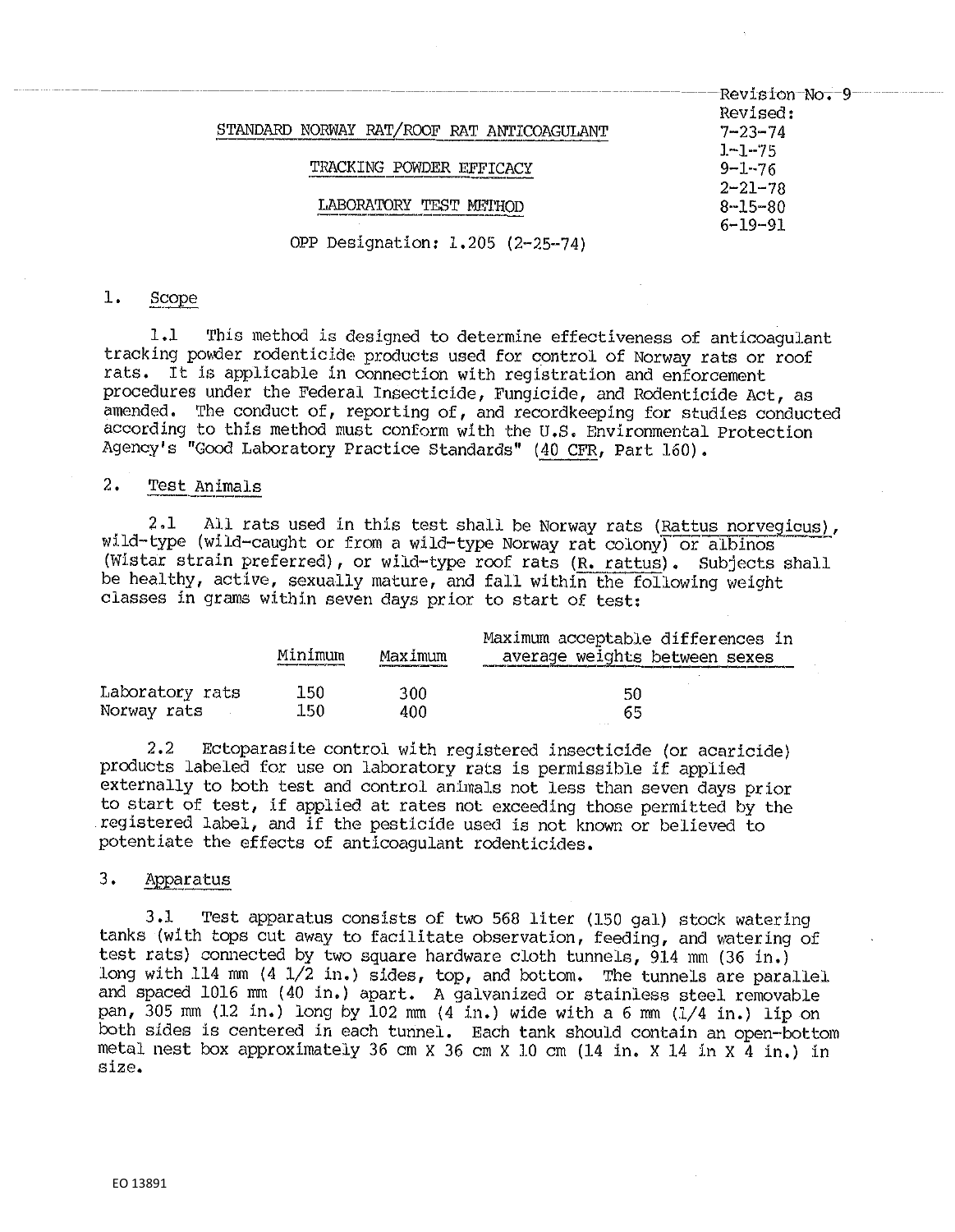3,2 Each tank should contain metal or ceramic feeders designed so that test rats may not nestle or wallow in diet.

3,3 Each tank should contain 1000 cc chicken founts. Automatic waterers are not recommended.

### 4. Pretest Holding Conditions

4 .J. All rats used in this test method must be held, sexes separate, group caged, for observation in the laboratory for a period of at least one and not more than four weeks prior to testing, During the last seven days of this period, rats shall be held under laboratory conditions (i.e., temperature, humidity, lighting, etc.) comparable to those of the animal testing room if not actually in the testing room. The test animals must not be fasted prior to testing. water (3,3) and a commercial rat and mouse diet must be available to them at all times.

### 5. Holding and Test Conditions

Relative humidity 50 to 55%,

5.1 Temperature 20 to 25° C. Strong air currents from heaters or air conditioners shall not blow directly onto test animals.

Light 12 h artificial light per day, not to exceed 2153 lx (200 ft candles) at cage location. Total reversing of the natural photoperiods of the test animals by timed lighting is not recommended,

## 6. Procedure

6.1 Fill food containers (3.2) in each tank with a commercial laboratory rant and mouse diet. Provide at least 40 grams per animal per day in each tank, Replenish food containers as needed, The containers must be identical in type and size. The food offered in each container should be equal and consistent throughout the test. If food becomes fouled by urine or feces, replace all food in each container.

6.2 Fill waterers (3,3) in each tank with tap water to provide each animal with at least 60 ml of water per day. Replenish waterers daily to capacity.

6.3 The test animals must have free and equal access to both tanks (3,1) through the tunnels.

6,4 Test groups consist of 20 rats (10 males and 20 females). All 20 animal may be tested in one two-tank enclosure. Alternatively, and preferably, put all 10 males in one two-tank enclosure and all 10 females in a second, similarly constructed two-tank enclosure. For each test or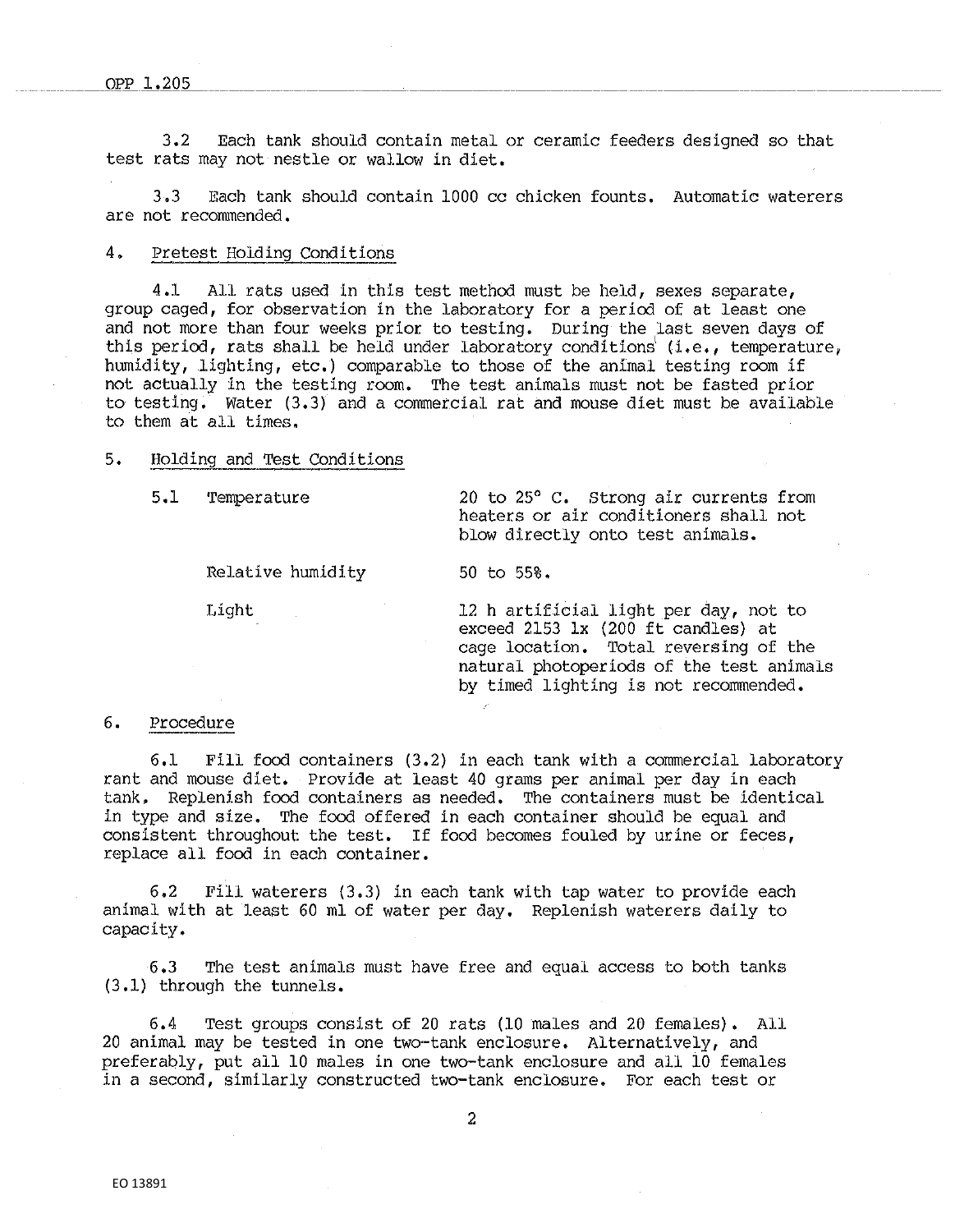series of tests conducted at the same time and on the same species, include one similarly housed control group of 20 rats (10 males, 10 females),

6,5 Commencing five days after the introduction of rats in the testing apparatus, dust one of the removable steel pans with the tracking powder (the same tunnel throughout the test) each day according to instructions given on the label. As most product labels specify to dust lightly, 9 grams of the dusting powder may be used daily,

6.6 Maintain a daily record of activity across the powder on the treated plate, Cover all previous signs of activity with fresh powder after the daily reading has been taken.

6,7 Low current electric sensing devices and activity counters may be installed in each tunnel to record rat movement through both the treated and untreated tunnels.

6,8 Animals on test shall not be subjected to undue or unnecessary stress from noise or human activities (i.e., movement). Human activity within the animal test room shall be minimal.

#### 7, Test Period

7. l Maintain test period for 15 days (counted from introduction of tracking powder),

7,2 Remove dead rats daily.

7,3 Remove, thoroughly clean, and replace the removable tracking powder pan in the tunnel after the test period,

7,4 This test should be replicated at least once,

#### 8. Test Period Follow-Up

8 ,J. Maintain observation of surviving test and control group rats for a minimum of five days following test (powder exposure) period

8.2 Continue feeding commercial rodent laboratory diet as in 6.1.

8,3 Describe unusual activities of test animals in tunnels and tanks in report of test and posttest periods,

#### 9, Calculation and Evaluation of Results

9.1 Record date, weight, and sex of each rat dying during the test and of survivors in test and control groups. Retain original laboratory test records for future reference, Report all data collected including initial and final weights of test subjects, Include copies of all "raw" data sheets and typed summaries of test results.

3